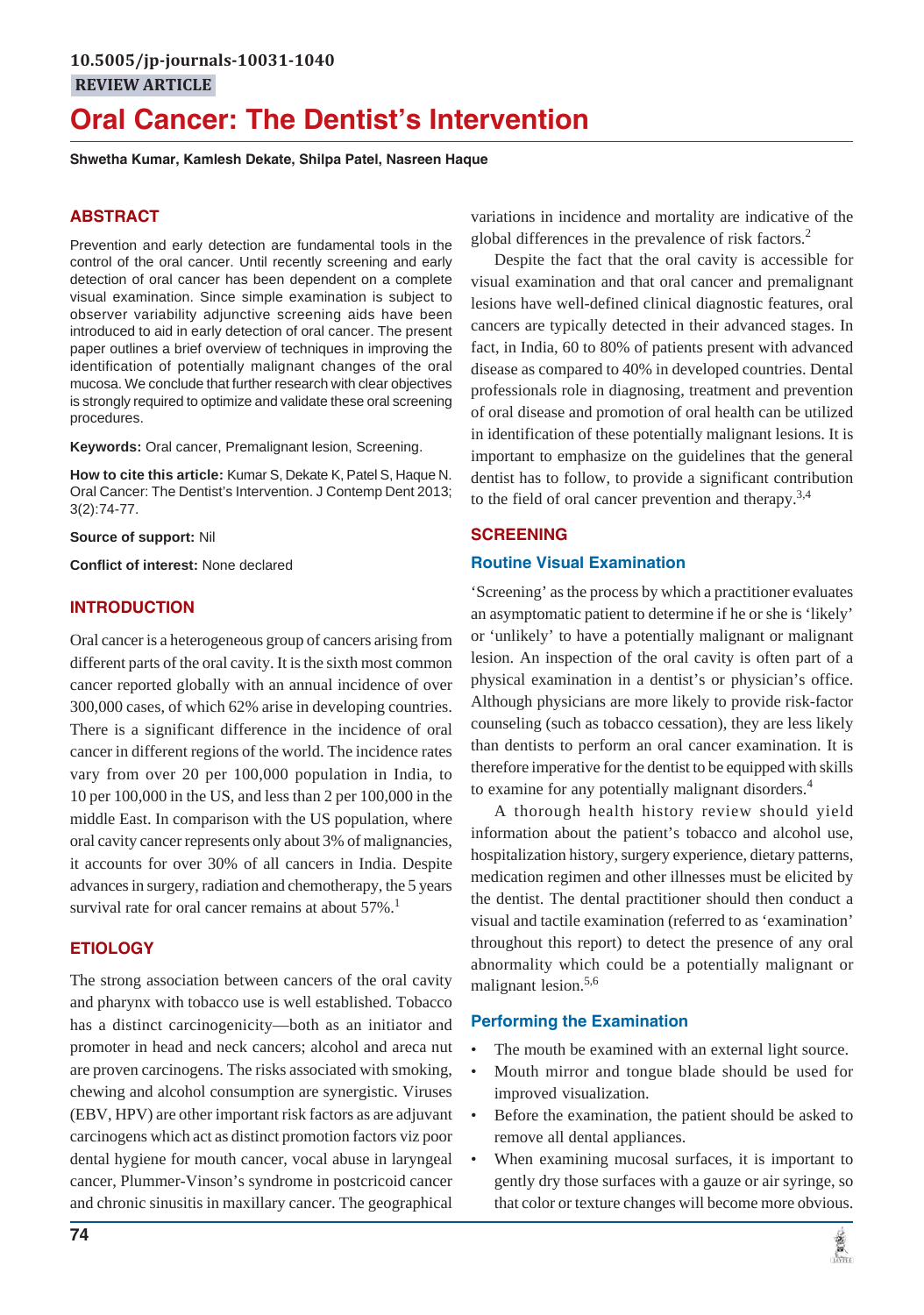**JCD**

- Extraoral examination—observe face, head and neck noting any asymmetry, color change and growths.
- Conduct bilateral palpation to detect enlarged nodes.
- With patient's mouth partially open, inspect labial mucosa of maxillary and mandibular vestibules.
- Observe for changes in color, texture and any swelling or other abnormality.
- Begin perioral and intraoral soft tissue examination by assessing lips.
- With teeth in occlusion, assess the buccal and labial aspects of the gingiva and alveolar ridges going from maxillary right posterior to left posterior and then to mandibular gingiva.
- Assess palatal and lingual aspects with mouth open.
- With patient's tongue at rest and mouth partially open, inspect dorsum of tongue for any abnormalities including pattern of the papillae.
- The patient should protrude tongue and with a  $2 \times 2$ gauze, the examiner should inspect from side to side to note any abnormalities.
- Can use a mouth mirror to inspect the right and lateral tongue margins.
- Should palpate tongue while in grasp have patient lift tongue to inspect ventral surface.
- With patient's mouth open, depress base of tongue with mouth mirror or tongue depressor to inspect tonsillar and oropharyngeal areas.
- At same time, inspect hard and soft palatal areas.
- Tongue still raised, inspect floor of the mouth for changes and abnormalities.
- Perform bimanual intraoral palpation on the floor of the mouth.

# **Signs**

- Red lesions (erythroplakia)
- White lesions (leukoplakia)
- Red and white lesions (speckled leukoplakia; erythroplakia).

### **Oral Lesions to look out for—Potentially Malignant Disorders7,8**

- Homogenous leukoplakia
- Nonhomogenous leukoplakia
- Erythroleukoplakia
- Submucous fibrosis.

### **Tobacco-related Mucosal Alterations**

- Stomatitis nicotina
- Tobacco pouch keratosis.

### **Oral Cancer Signs and Symptoms**

### *Early*

- Sore in the mouth that does not heal (most common)
- White or red patch on gums, tongue, tonsil or soft tissue.

### *Late*

- A lump or thickening in the cheek and/or neck
- A sore throat or a feeling that something is caught in the throat
- Difficulty in chewing or swallowing
- Difficulty in opening the mouth
- Difficulty in moving the jaw or tongue
- Numbness of the tongue or other area of the mouth
- Swelling of the jaw causing dentures to fit poorly
- Loosening of the teeth or pain around the teeth or jaw
- Voice changes
- Weight loss.

# **ADJUNCTIVE SCREENING AIDS**

### **Toluidine Blue**

Toluidine blue, a liquid dye composed of tolonium chloride, offers a potentially simple, inexpensive and sensitive chairside solution. This test is premised on the fact that mucosal cells with abnormal DNA, i.e. large nuclei, attract and retain the stain, even after the bulk of the stain has been washed off with acetic acid. The tissue that stains blue indicates either dysplasia or malignancy. $9,10$ 

### **Chemiluminescence**

ViziLite Plus uses the principle of chemiluminescence which involves the use of a special light source most commonly a fluorescent light or a chemiluminescent light source and a blue dye (each system employs a 1% acetic acid wash before use of its respective light source. Under blue-white illumination, abnormal squamous epithelium is reported to be distinctly white (acetowhite). $11,12$ 

### **Autofluorescence**

VELscope takes advantage of the principle that each of our cells contain molecules capable of autofluorescence, especially when activated (excited) bispecific light waves. Excitation and emission of fluorescence depends on how light is scattered and absorbed in tissue: scattering is caused by differences in the index of refraction of different tissue components, while absorption is dependent on the molecular composition of the same components. An immature or dysplastic epithelial cell has abnormal composition as compared to a normal cell and so mucosal areas with such cells will not fluorescence, thereby appearing black.<sup>13,14</sup>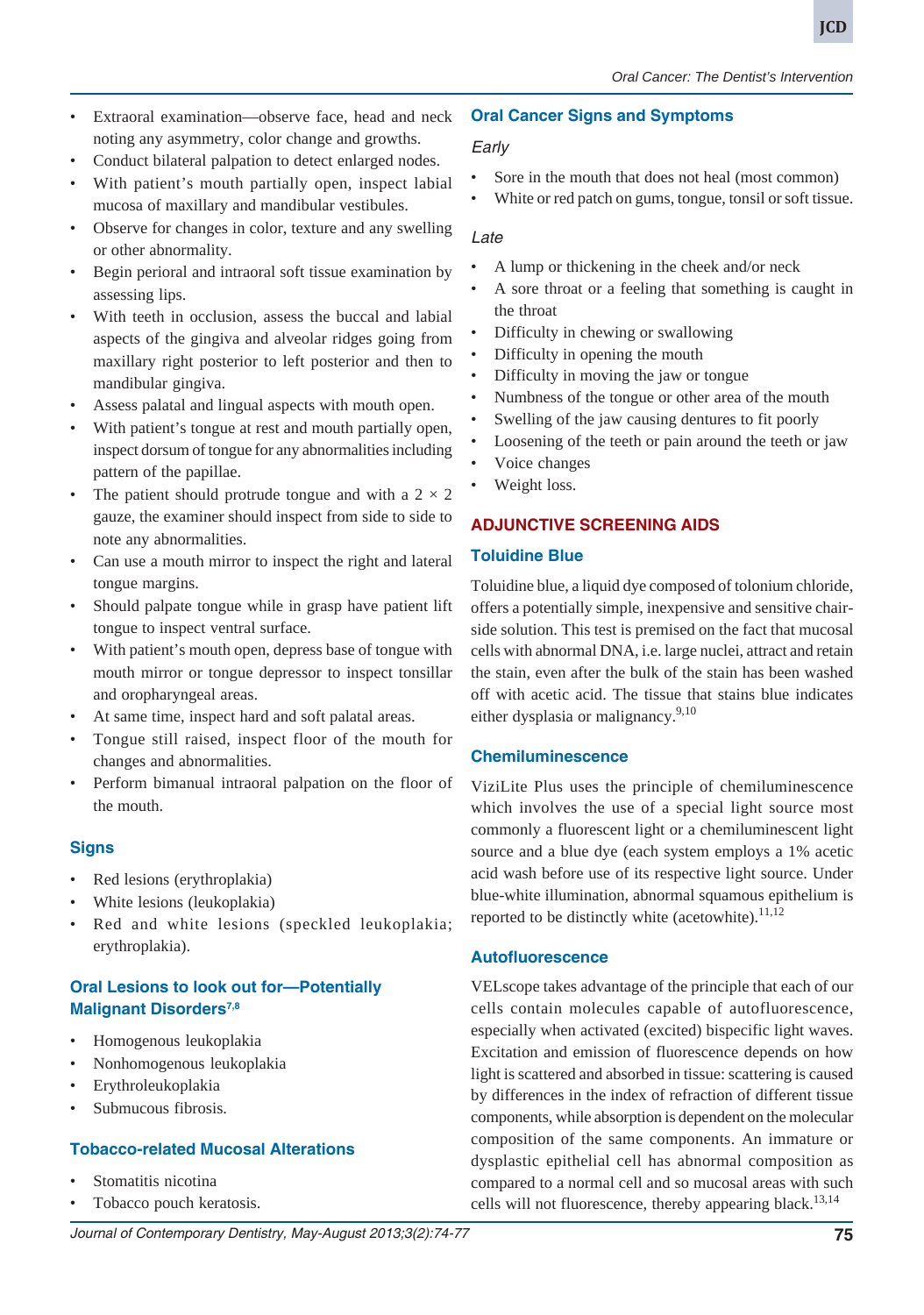#### **Transepithelial Cytology**

The oral brush biopsy, also known as OralCDx Brush Test system, involves a method of collecting and examining a transepithelial sample of cells from a mucosal lesion with appropriate representation of the superficial, intermediate and parabasal/basal layers of the epithelium. This method was specifically designed to investigate mucosal abnormalities that would otherwise not be subjected to biopsy because of low-risk clinical features. The brush biopsy is a painless procedure that captures the deeper epithelial cells on the bristles and the entire brush is sent to a pathology lab, where the cells are removed and plated on a microscopic slide.<sup>15</sup>

#### **Liquid-based Cytology**

Liquid-based cytology is an improvement in cytology technique that can compensate many disadvantages of conventional exfoliate cytology. This technique involves obtaining a suspension of cells is from which several slides could be prepared. The sample is immersed in a tube containing preservative fluid, which fixes the cells immediately and subjected to a centrifugal force. This results in the cells making a thin high cellular confined zone on the glass slide, which can be assessed easily. This method can be further used in combination with OralCDx Brush Test system. Instead of spreading the brush onto a glass slide, the brush is placed in the supplied glass tube, containing formalin (10%) and placed in a vortex for 5 minutes in 4,000 rPM. This centrifugal force helped to sediment the cells and taken them off from the brush hairs. Then 100  $\lambda$  (mm<sup>3</sup>) of this sediment was placed onto the cup of cytospine (Shandon UK) centrifuge in 1,000 rPM (similar to power recommended in this vortex for vaginal samples). Two to four samples were obtained from each cellular sediment. The more the sediment was rich in cellular material or blood component, the more glass slides were prepared.<sup>16,17</sup>

#### **Salivary Diagnostics**

Salivary diagnostics is a novel technique that uses saliva for disease diagnosis and health surveillance. In oral squamous cell carcinoma (OSCC), it is emerging as a newly developing and ongoing area of research that shows considerable promise as a noninvasive method for early detection of oral cancer. It is observed that proteins, such as mRNAs, enzymes and chemicals present in the saliva, are found sufficiently different in OSCC and normal controls, suggesting that these molecules might be potential

biomarkers for OSCC.<sup>18</sup> These potential salivary biomarkers for OSCC include:

- 1. Proteins of nuclear factor-kappa B (NF-κB) dependent cytokines [tumor necrosis factor (TNF), interleukin-1, interleukin-6, interleukin-8], basic fibroblast growth factor, Cyfra 21-1, cancer antigen-125 (CA-125), tissue polypeptide antigen, endothelin.
- 2. mRNA of interleukin-8, interleukin-1, DUSP1 (dual specificity phosphatase 1), H3F3A (H3 histone family 3A), OAZ1 (ornithine decarboxylase antizyme 1), S100P (S100 calcium binding protein P), SAT (spermidine/ spermine N1-acetyltransferase EST).
- 3. Reactive nitrogen species (nitric oxide and nitrates), GST (glutathione S-transferase), SOD (superoxide dismutase) and 8-OHdG (8-hydroxydeoxyguanosine).<sup>19</sup>

#### *In vivo* **Confocal Reflectance Microscopy**

Confocal microscopy was an imagining system originally used for visualization and study of *ex vivo* specimens but has been applied to *in vivo* human tissues in recent years. *In vivo* confocal reflectance microscopy has demonstrated the ability to obtain images of tissue architecture and cell morphology with resolution similar to histology. This technique utilizes an optical sectioning ability, resulting in no surgical procedure or histopathological sectioning and staining required for this procedure. Further studies are required to validate diagnostic accuracy of this technique and to consider it as vital noninvasive tool for the early detection of oral cancer and premalignant lesion. $^{20}$ 

#### **CONCLUSION**

The ability to control oral and oropharyngeal cancer will depend on two salient factors: prevention and early diagnosis. A complete and thorough visual examination with the help of the aforementioned adjunctive techniques can aid in increasing our ability to differentiate between benign abnormalities and dysplastic changes as well as identify areas of dysplasia/early oral squamous cell carcinoma. With the lack of evidence to fully substantiate the use of screening programs for oral cancer, further studies using high-quality methodology on the use of oral cancer and prevention methods as well as the effectiveness of opportunistic screening in high risk groups are required. Continuing educational campaigns are needed on the local, state, and national level in order to educate the public about the risk factors and early signs/symptoms associated with this disease. Patients should to be encouraged to seek regular professional oral examinations by a dentist. Finally, dentists must be encouraged to perform oral cancer examinations